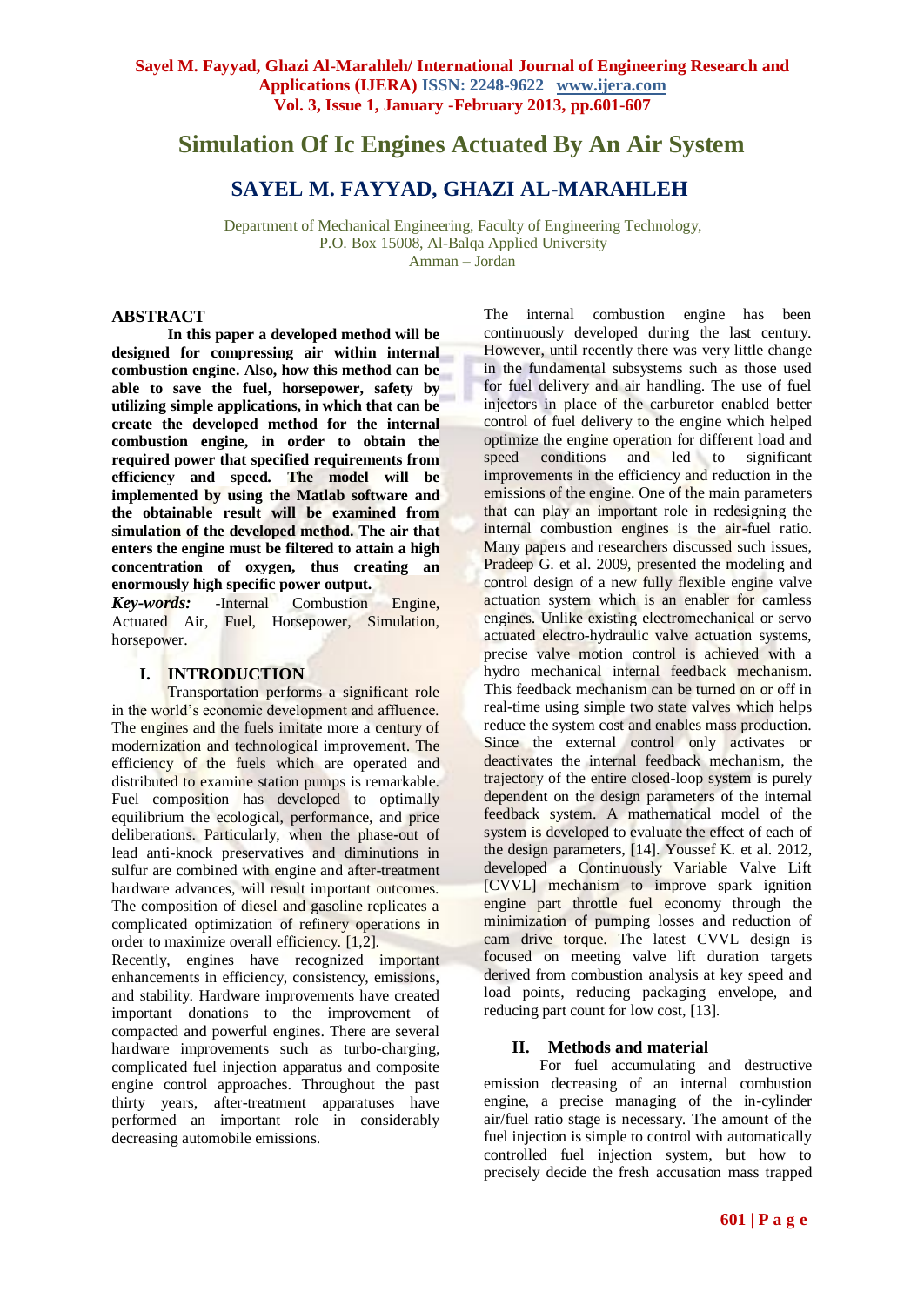in –cylinder at the final of the gas replace procedure. For passing process form of an automobile, the entering air pressure as well as engine velocity are instantly altering. There is no bodily airflow meter subsists that satisfy the measurement precision as well as response time. For computing the pressure oscillation close to the intake and exhaust ports as well as gathering the computing pressure signals, two dynamic pressure transducers will be used. In the internal combustion engine, the air with more oxygen concentration has more efficiency. Since, highly concentrated oxygen in the air helps to burn the fuel in more efficient way.

### **III. Results and discussion**

Figure 1 below shows the MATLAB main model of the system. The main model composes of main system; the main system has four inputs and six outputs. The first input is a signal that is called TPS1, the second input (Fuel inj) is connected to the sixth output (Fuel des) and the third inputs (Load) is constant and equal to 20 and fourth input (Spark Advance) is constant and equal to 15.



Fig. 1: The MATLAB model of the system

Figure 2 shows the MATLAB main system. The main system includes four sub-systems. The first sub system is air-sub; it has four inputs and five outputs, the first input is the input signal (TPS %) (Port number 1), the second input (n (rpm)) is connected at the output of the gain block, the third input (trigger) is connected the third output (trigger) of the second sub-system (compression), the fourth input is the (Fuel inj) (Port number 2). The first output (mass  $(k+1)$ ) is connected to the first input (mass (k+1)) of the second sub-system (compression), the second output (Throttle Flow & Cylinder Flow  $(g/s)$ ) is the output (Throttle Flow & Cylinder Flow  $(g/s)$  (Port number 2)), the third output (Manifold Pressure Pm (Pa)) is the output (Manifold Pressure (Pa) (Port number 1)), the fifth output (Fuel\_des) is the output (Fuel\_des (Port number 6)), the fourth output (fuel  $(k+1)$ ) is connected to the second input (fuel  $(k+1)$ ) of the second sub-system (compression). The second subsystem (compression) involves two inputs which are mass  $(k+1)$  and fuel  $(k+1)$ , and three outputs, the first output (mass  $(K)$ ) is connected to the first input (Air Change) of the third sub-system (Combustion & Vehicle Dynamics), the second output (fuel  $(k)$ ) is connected to the second and third input  $(T_{load},$  Fuel rate) also the Port number 3 (Load) is attached to the second and third input  $(T_{load},$  Fuel rate), the fourth input (Spark Advance) is the Port number 4 ( Spark Advance). The third sub-system (Combustion & Vehicle Dynamics) includes four inputs which are Air Change, T<sub>load</sub>, Fuel rate and Spark Advanced, also includes three outputs, the first output (N  $(\text{rad/s}))$  is amplified by constant  $(30/\text{pi})$  which is the Port number 3 (engine speed (rpm)), the second output  $(A/F)$  is the Port number 4  $(A/F)$  and the third output  $(Teng(NM))$  is the Port number 5  $(T_{en}(NM))$ . The last sub-system (valve timing) has one output (edge180) that controls the second subsystem (compression) and one input (N) which is the signal that comes from the first output (N (rad/s)) of the third sub-system (Combustion & Vehicle Dynamics). [3,4,5].



Fig.2: The main system

Figure 3 below shows the MATLAB Air\_sub subsystem. This sub-system includes three sub-systems which are Throttle\_model, Cylinder\_model and fule sub. Figure 4 shows the MATLAB Throttle model sub-system; figure 5 shows MATLAB Cylinder\_model sub-system and figure 6 shows MATLAB fule\_sub sub-system, [5,6].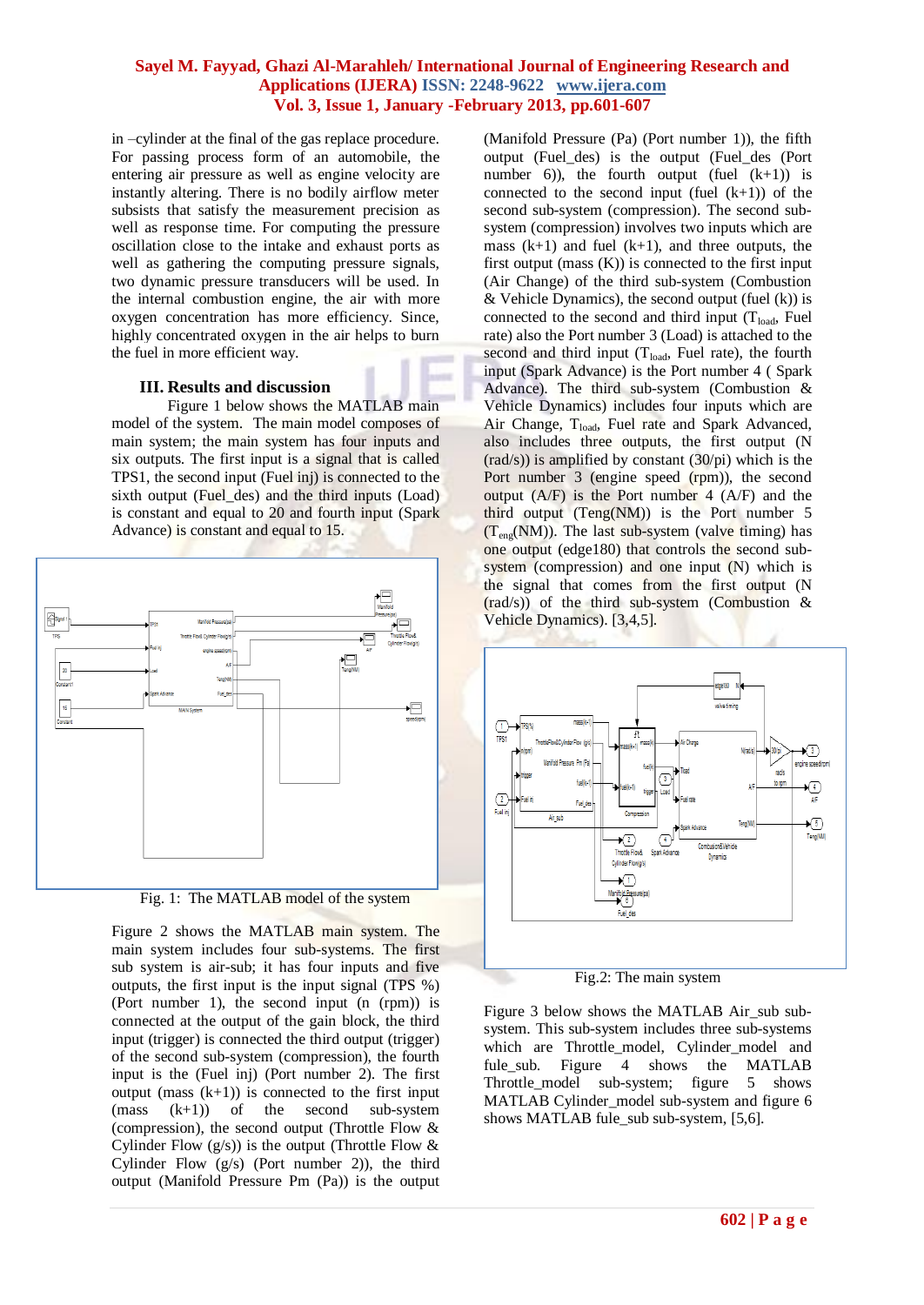

Fig.3: the MATLAB Air\_sub sub-system



Fig.4: the MATLAB Throttle\_model sub-system



Fig.5: the MATLAB Cylinder\_model sub-system



Fig.6: the MATLAB fule\_sub system

Figure 7 shows the resultant Manifold Pressure (Pa), the signal suddenly increases until it reaches the value  $9.5 * 10<sup>4</sup> Pa$  at time 0.3s, then starts to steady at value  $9.45 * 10^4 Pa$ . At time 7s, the voltage reaches the minimum value  $9.1 * 10^4 Pa$ , then it starts to increase.



Fig.7: the resultant Manifold Pressure (Pa)

Figure 8 shows the resultant throttle flow and cylinder flow. The throttle flow starts with  $6.1$   $g/s$ and cylinder flow  $0.1$  g/s the two signals starts to increase until they reaches the same maximum flow value which equals to  $16.4$  g/s at time 7s, then suddenly the two signals go back to the minimum value, the minimum value throttle flow signal is  $8g/s$  at time 7s. Then they decrease slowly. [7,8,9,10,11]



Fig.9: Throttle Flow & Cylinder Flow (g/s)

Figure 10 shows the resultant speed (rpm), the speed starts at  $1250$  rpm, then decrease to the minimum value  $500$  rpm at time 0.1s. After that the signal starts to increase until the reaches the peak value at  $3010$  rpm at time 7.1s. Then the speed decreases slowly.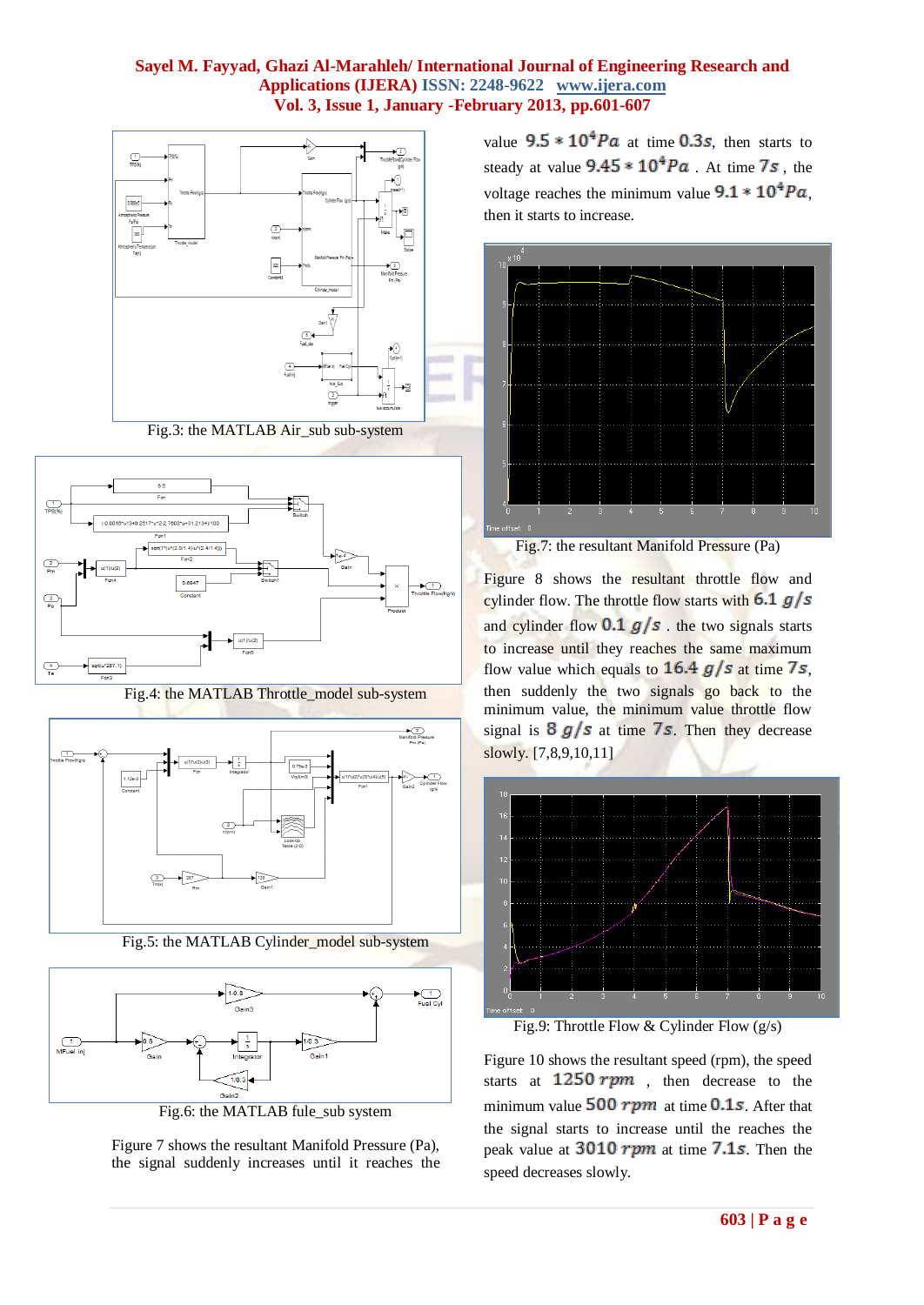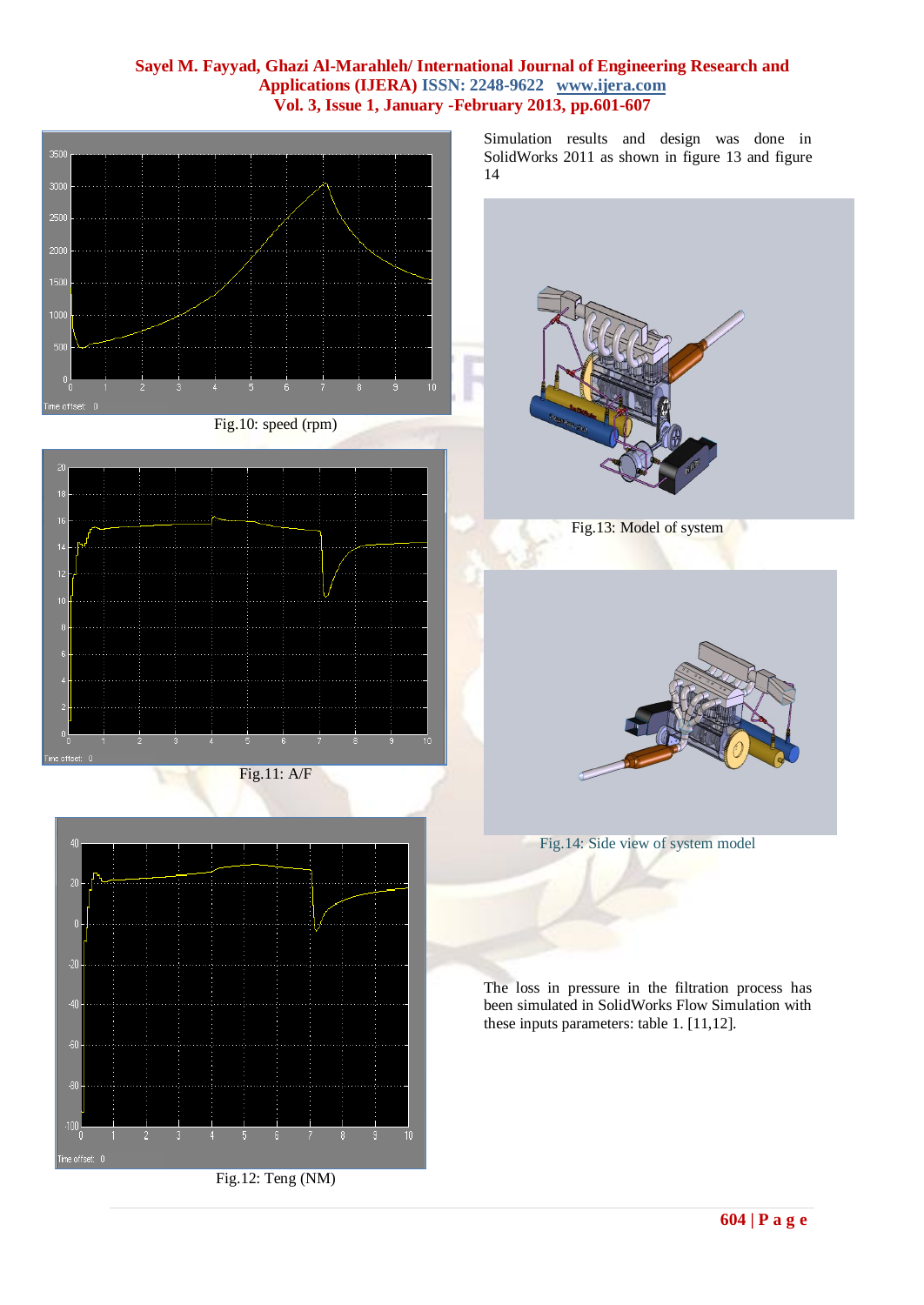# **Initial Conditions**

**Table 1 initial conditions**

| Thermodynamic parameters                       | Static Pressure: 8669865.00 Pa  |
|------------------------------------------------|---------------------------------|
|                                                | Temperature: 293.20 K           |
| Concentrations                                 | Substance fraction by mass      |
|                                                | Oxygen                          |
|                                                | 0.2000                          |
|                                                | Nitrogen                        |
|                                                | 0.8000                          |
| Turbulence parameters                          | Turbulence intensity and length |
|                                                | Intensity: 2.00 %               |
|                                                | Length: 8.703e-004 m            |
| Motorial Cottings, Eluida, Orways and Nituagen |                                 |

## **Material Settings:** *Fluids:***Oxygen, and Nitrogen**

The outputs of the simulation are shown in the following figures: figure 15 shows the simulated model.



### Fig.15: the simulation of the model

Figure 16 shows the relationship between the pressure and the length of the cylinder. The pressure starts at 8670114 Pa, it decreases suddenly to 8670106 Pa at 0.01 m, then increases to 8670117 Pa and decrease slightly to 8670116 Pa, then the pressure increase slowly.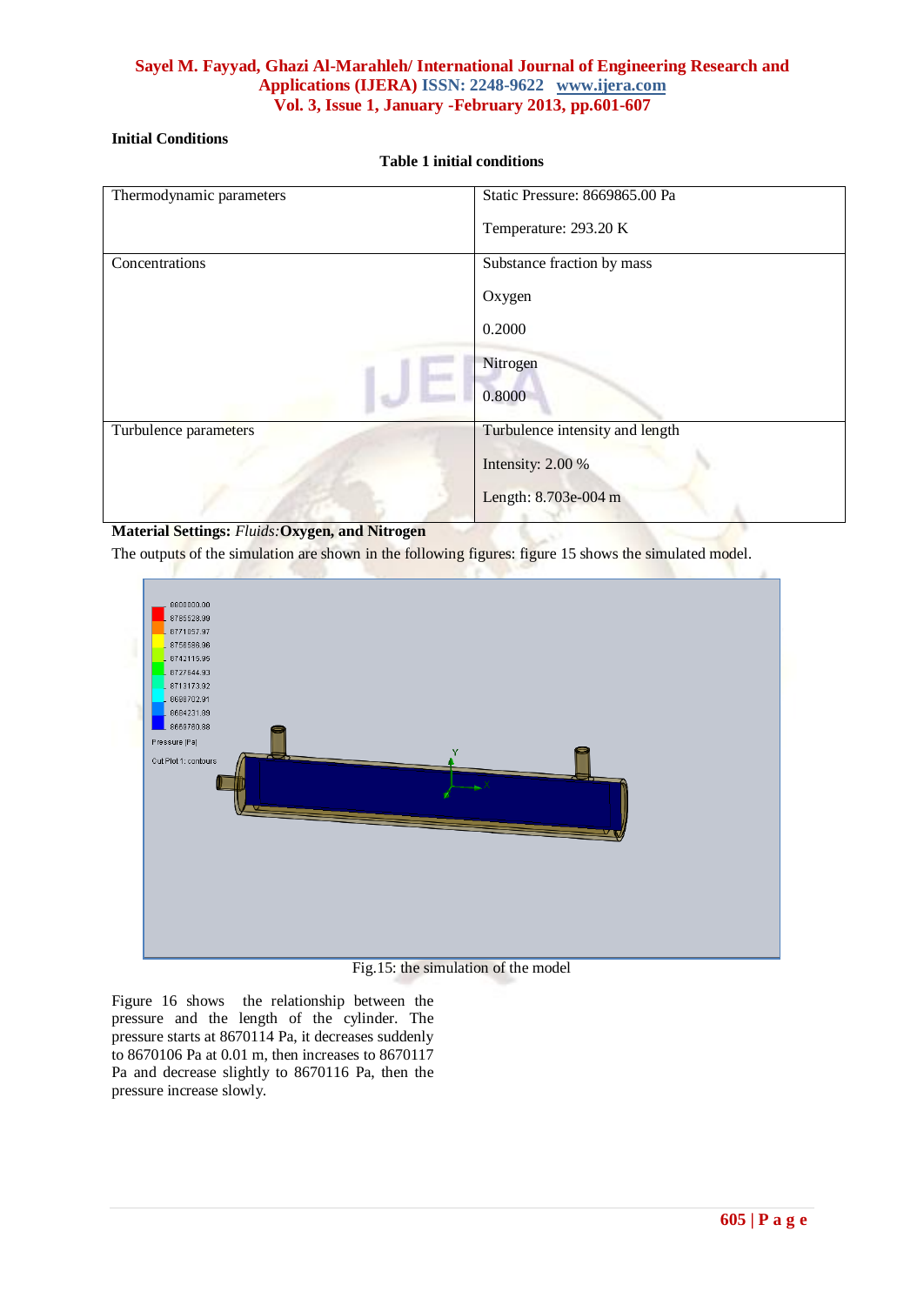

# **IV. Conclusion**

The reciprocating internal combustion engine (iso-engine) is an original thermodynamic with potential in order to attain a net electrical plant efficiency of 58% in a 7 MW part burning natural gas and about 60% with liquid concentrate fuel. The iso-engine will propose comparable thermal performance to that of joint cycle industrial gas turbine plants of above 250 MW outputs, when the engineering improvement is successful. Principal prices of the iso-engine are predicted to be only somewhat more than those of contending diesel and reciprocating gas engines. Through-life prices will be considerably minor due to the lower fuel price. The iso-engine will be very appropriate for flexible on-site as well as allocated power production or for CHP with heat in the form of hot water.

## **Limitations**

There some limitations that are related to IC engines as the reciprocating internal combustion engine generates air pollution emissions as a result of partial combustion of [carbonaceous](http://en.wikipedia.org/wiki/Carbon) fuel. The main pollutants that are produced from combustion fuel procedure are [carbon dioxide](http://en.wikipedia.org/wiki/Carbon_dioxide)  $(CO<sub>2</sub>)$ , water and [particulate matter](http://en.wikipedia.org/wiki/Particulate_matter) (PM). The outcomes of gasping particulate matter have been investigated in individuals and animals, as well as involve cardiovascular topics, asthma, lung cancer and early death. Also, there are extra artifacts of the combustion procedure such as [nitrogen oxides,](http://en.wikipedia.org/wiki/Nitrogen_oxide) [sulfur](http://en.wikipedia.org/wiki/Sulfur) and un-combusted hydrocarbons, relying on the working circumstances and the fuel-air ratio.

# **References**

[1] CHIESA, P, LOZZA, G, MACCHI, E and CONSONNI, S. 1995. An assessment of the thermodynamic performance of mixed gas steam cycles: part B—water injected and HAT cycles. Journal of Engineering for Gas Turbines and Power. pp.499–508.

- [2] CHOMIAK, J, LILJENFELDT, G. 2001. Performance analysis of a steam injected diesel (STID) engine. Proceedings of the 23rd CIMAG World Congress of Combustion Engine Technology for Ship Propulsion, Power Generation, Rail Traction. Hamburg.
- [3] CONEY, M, LINNEMANN, C, SUGIURA, K and GOTO, T. 2004. Iso-engine data analysis and future design options. Proceedings of the 24th CIMAC World Congress on Combustion Engine Technology. Kyoto, Japan.
- [4] CONEY, M.W, STEPHENSON, P, MALMGREN, A, LINNEMANN, C, MORGAN, R.E and RICHARDS, R.A. 2002. Development of a reciprocating compressor using water injection to achieve quasi-isothermal compression. Proceedings of the  $16<sup>th</sup>$  International Compressor Engineering Conference at Purdue, Lafayette. Indiana, USA.
- [5] CONEY, M.W. LINNEMANN, C and ABDALLA, H.S. 2004. A thermodynamic analysis ofa novel high efficiency reciprocating internal combustion engine (iso-engine). pp. 2585–2600
- [6] CREUTZIG, F, PAPSON, A, SCHIPPER, L and KAMMEN, D. M. 2009. Economic and environmental evaluation of compressed-air cars. pp. 1-9
- [7] LINNEMANN, C, CONEY, M.W, MORGAN, R.E, BANCROFT, T.G and SAMMUT, R.M. 2002. A novel internal combustion engine with simultaneous injection off duel and pre-compressed preheated air. Proceedings of the Fall Technical Conference of the ASME Internal Combustion Engine Division. 39. pp. 67–77.
- [8] PETERS, K. E, WALTERS, C. C and MOLDOWAN, J. M. 2004. The Biomarker Guide, Biomarkers and Isotopes in Petroleum Exploration and Earth History. 1(2). Cambridge University Press, Cambridge, UK.
- [9] SCHUMACK, M and BODKE, S. 2010. IMPROVING THE ENERGY DENSITY OF HYDRAULIC HYBRID VEHICLES (HHVS) AND EVALUATING PLUG-IN HHVS. pp. 1-19
- [10] WANG, Y and LIU, Y, 2008. An oxygenating additive for reducing the emission of diesel engine," The 2nd Int'l Conf. on Bioinformatics and Biomedical Engineering (ICBBE 2008), pp. 3931-3933
- [11] YE, Z and LI, L. 2003. Control options for exhaust gas after treatment and fuel economy of GDI engine systems. *Proc. 42nd*